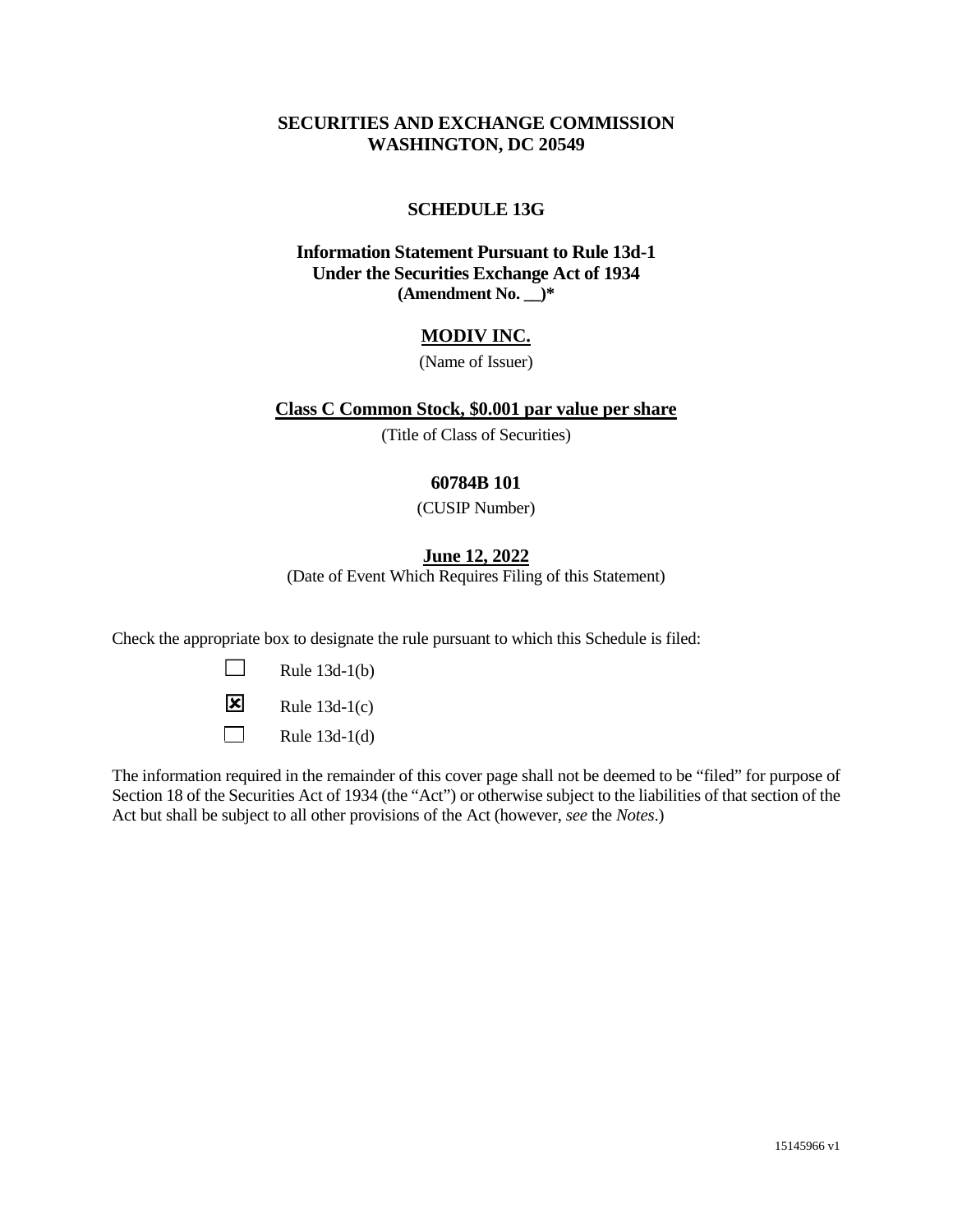| CUSIP No. 60784B 101                                       |                                                                                                                                                                                                                                                        | 13G                                        | Page 2 of 6 Pages                           |  |  |  |  |
|------------------------------------------------------------|--------------------------------------------------------------------------------------------------------------------------------------------------------------------------------------------------------------------------------------------------------|--------------------------------------------|---------------------------------------------|--|--|--|--|
| 1.                                                         | <b>NAMES OF REPORTING PERSONS</b><br>I.R.S. IDENTIFICATION NO. OF ABOVE PERSONS (ENTITIES ONLY)<br><b>Group of Trophy, LLC</b><br>83-1264758                                                                                                           |                                            |                                             |  |  |  |  |
| 2.                                                         | CHECK THE APPROPRIATE BOX IF A MEMBER OF A GROUP*<br>(a)<br>(b)                                                                                                                                                                                        |                                            |                                             |  |  |  |  |
| 3.                                                         | <b>SEC USE ONLY</b>                                                                                                                                                                                                                                    |                                            |                                             |  |  |  |  |
| $\overline{4}$ .                                           | <b>CITIZENSHIP OR PLACE OF ORGANIZATION</b>                                                                                                                                                                                                            |                                            |                                             |  |  |  |  |
|                                                            | <b>California Limited Liability Company</b>                                                                                                                                                                                                            |                                            |                                             |  |  |  |  |
| <b>NUMBER OF SHARES</b><br>5.<br><b>BENEFICIALLY OWNED</b> |                                                                                                                                                                                                                                                        |                                            | <b>SOLE VOTING POWER</b><br>1,312,382       |  |  |  |  |
| <b>BY EACH REPORTING</b><br>6.<br>PERSON WITH              |                                                                                                                                                                                                                                                        | <b>SHARED VOTING POWER</b><br>$\mathbf{0}$ |                                             |  |  |  |  |
|                                                            |                                                                                                                                                                                                                                                        | 7.                                         | <b>SOLE DISPOSITIVE POWER</b><br>1,312,382  |  |  |  |  |
|                                                            |                                                                                                                                                                                                                                                        | 8.                                         | <b>SHARED DISPOSITIVE POWER</b><br>$\bf{0}$ |  |  |  |  |
| 9.                                                         | AGGREGATE AMOUNT BENEFICIALLY OWNED BY EACH REPORTING PERSON<br>1,312,382 shares of Class C Common Stock                                                                                                                                               |                                            |                                             |  |  |  |  |
| 10.                                                        | CHECK BOX IF THE AGGREGATE AMOUNT IN ROW (9) EXCLUDES<br><b>CERTAIN SHARES*</b>                                                                                                                                                                        |                                            |                                             |  |  |  |  |
| 11.                                                        | PERCENT OF CLASS REPRESENTED BY AMOUNT IN ROW 9<br>Approximately 14.93% (based on 7,477,466 shares of Class C Common Stock issued and<br>outstanding as of April 30, 2022 pursuant to the Modiv Inc. Form 10-Q filed with the SEC<br>on May 16, 2022). |                                            |                                             |  |  |  |  |
| 12.                                                        | TYPE OF REPORTING PERSON*<br>00                                                                                                                                                                                                                        |                                            |                                             |  |  |  |  |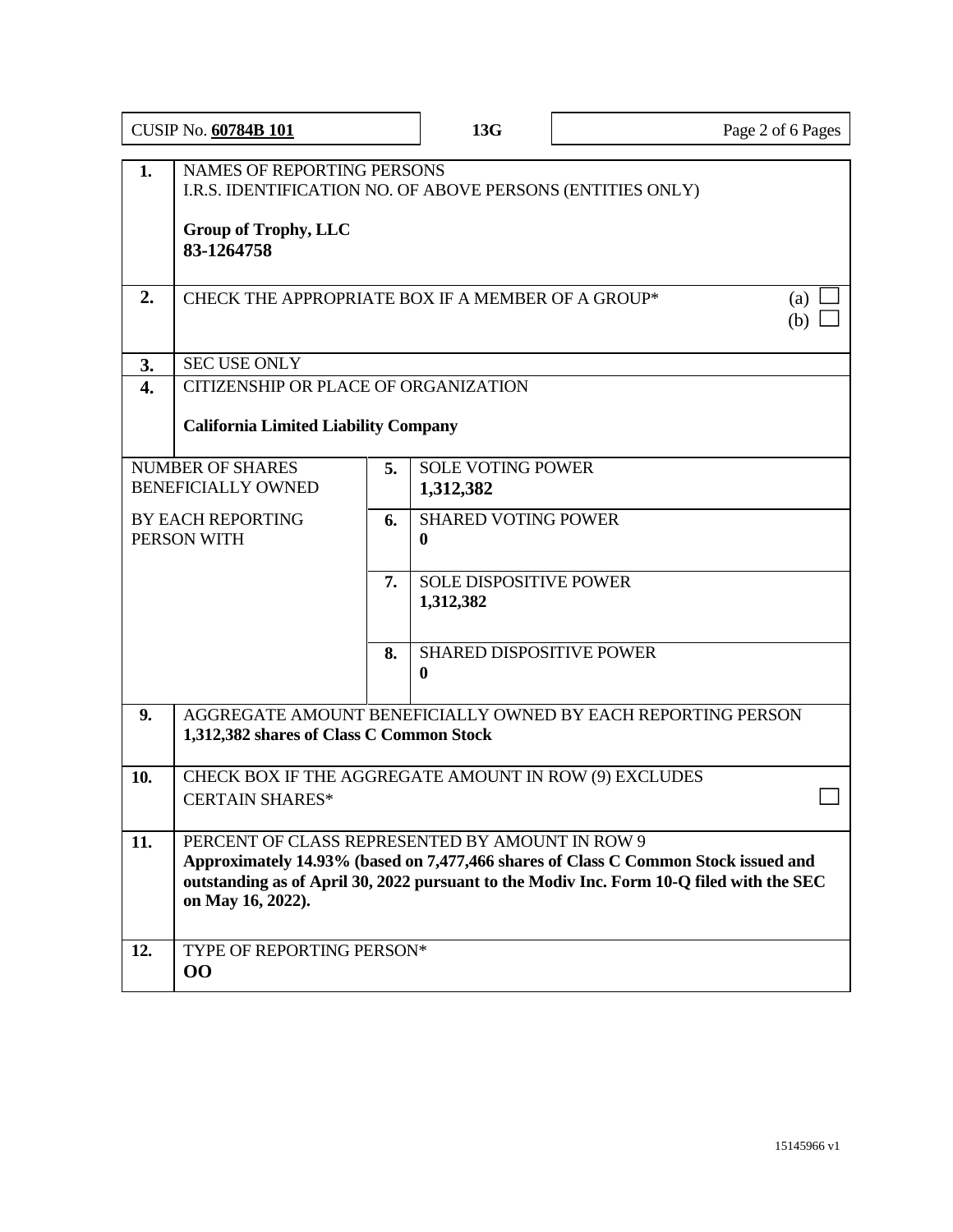| CUSIP No. 60784B 101                    |            |                                                                     | 13G | Page 3 of 6 Pages                                                                              |  |  |  |
|-----------------------------------------|------------|---------------------------------------------------------------------|-----|------------------------------------------------------------------------------------------------|--|--|--|
| Item $1(a)$ .<br><b>Name of Issuer:</b> |            |                                                                     |     |                                                                                                |  |  |  |
|                                         | Modiv Inc. |                                                                     |     |                                                                                                |  |  |  |
| Item $1(b)$ .                           |            | <b>Address of Issuer's Principal Executive Offices:</b>             |     |                                                                                                |  |  |  |
|                                         |            | 120 Newport Center Drive<br>Newport Beach, CA                       |     |                                                                                                |  |  |  |
| Item $2(a)$ .                           |            | <b>Name of Person Filing:</b>                                       |     |                                                                                                |  |  |  |
|                                         |            | Group of Trophy, LLC                                                |     |                                                                                                |  |  |  |
| Item $2(b)$ .                           |            | <b>Address of Principal Business Office or, if None, Residence:</b> |     |                                                                                                |  |  |  |
|                                         |            | 21140 S. Avalon Blvd.<br>Carson, CA 90745                           |     |                                                                                                |  |  |  |
| Item $2(c)$ .                           |            | <b>Citizenship:</b>                                                 |     |                                                                                                |  |  |  |
|                                         |            | California, United States of America                                |     |                                                                                                |  |  |  |
| Item $2(d)$ .                           |            | <b>Title of Class of Securities:</b>                                |     |                                                                                                |  |  |  |
|                                         |            | Class C Common Stock, par value of \$0.001 per share                |     |                                                                                                |  |  |  |
| Item $2(e)$ .                           |            | <b>CUSIP Number:</b>                                                |     |                                                                                                |  |  |  |
|                                         |            | 60784B 101                                                          |     |                                                                                                |  |  |  |
| Item 3.                                 |            | the person filing is a:                                             |     | If this statement is filed pursuant to $\S$ 240.13d-1(b) or 240.13d-2(b) or (c), check whether |  |  |  |
| (a)                                     | □          |                                                                     |     | Broker or dealer registered under section 15 of the Act (15 U.S.C. 780);                       |  |  |  |
| (b)                                     | □          | Bank as defined in section $3(a)(6)$ of the Act (15 U.S.C. 780);    |     |                                                                                                |  |  |  |
| (c)                                     | □          |                                                                     |     | Insurance Company as defined in section $3(a)(19)$ of the Act (15 U.S.C. 780);                 |  |  |  |
| (d)                                     | $\Box$     | 1940 (15U.S.C. 80a-8);                                              |     | Investment Company registered under section 8 of the Investment Company Act of                 |  |  |  |
| (e)                                     | $\Box$     |                                                                     |     | An investment adviser in accordance with § 240.13d-1(b)(1)(ii)(E);                             |  |  |  |
| (f)                                     | $\Box$     | 1(b)(1)(ii)(F);                                                     |     | An employee benefit plan or endowment fund in accordance with § 240.13d -                      |  |  |  |
| (g)                                     | □          | 1(b)(1)(ii)(G);                                                     |     | A parent holding company or control person in accordance with § 240.13d-                       |  |  |  |
| (h)                                     | ◻          | Act (12 U.S.C. 1813).                                               |     | A savings association as defined in Section 3(b) of the Federal Deposit Insurance              |  |  |  |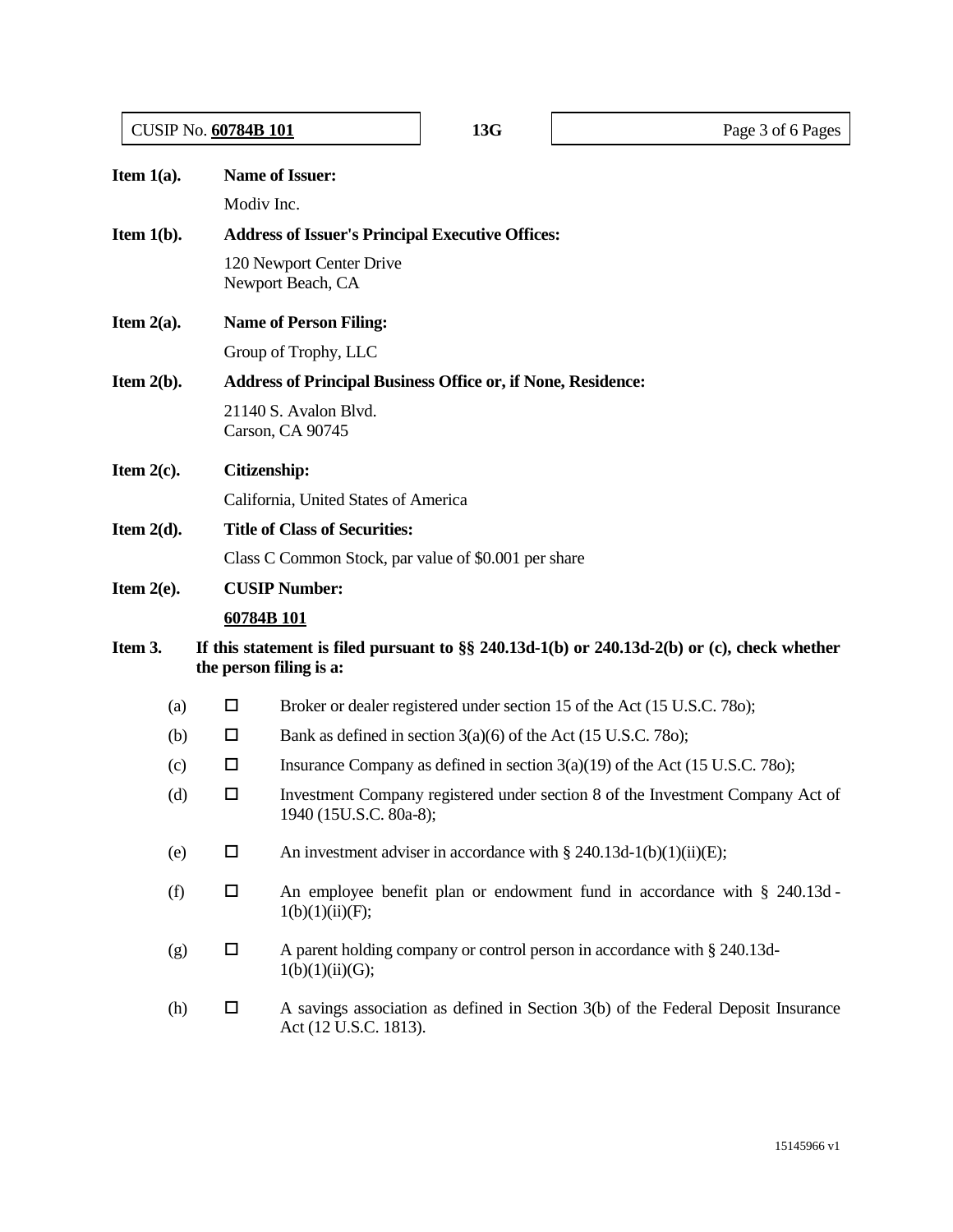| <b>CUSIP No. 60784B 101</b> |   |                                                                                                                                                                                                                                                                                                                                                         | 13G | Page 4 of 6 Pages |
|-----------------------------|---|---------------------------------------------------------------------------------------------------------------------------------------------------------------------------------------------------------------------------------------------------------------------------------------------------------------------------------------------------------|-----|-------------------|
| (i)                         |   | A church plan that is excluded from the definition of an investment company<br>under section $3(c)(14)$ of Investment Company Act of 1940 (15 U.S.C. 80a-3);                                                                                                                                                                                            |     |                   |
| (j)                         |   | A non-U.S. institution in accordance with § 240.13d-1(b)(1)(ii)(J); or                                                                                                                                                                                                                                                                                  |     |                   |
| $\rm(k)$                    | ப | Group, in accordance with $\S 240.13d - 1(b)(1)(ii)(K)$ . If filing as a non-U.S. institution<br>in accordance with § 240.13d-1(b)(1)(ii)(J), please specify the type of institution:                                                                                                                                                                   |     |                   |
|                             |   | $\mathbf{r}_{\mathbf{c}}$ and the compact of $\mathbf{r}_{\mathbf{c}}$ . The compact of $\mathbf{r}_{\mathbf{c}}$ , $\mathbf{r}_{\mathbf{c}}$ , $\mathbf{r}_{\mathbf{c}}$ , $\mathbf{r}_{\mathbf{c}}$ , $\mathbf{r}_{\mathbf{c}}$ , $\mathbf{r}_{\mathbf{c}}$ , $\mathbf{r}_{\mathbf{c}}$ , $\mathbf{r}_{\mathbf{c}}$ , $\mathbf{r}_{\mathbf{c}}$ , $\$ |     |                   |

If this statement is filed pursuant to Rule 13d-1(c), check this box.

### **Item 4. Ownership.**

**Provide the following information regarding the aggregate number and percentage of the class of securities of the issuer defined in Item 1.** 

- (a) Amount Beneficially Owned: 1,312,382 of Class C Common Stock
- (b) Percent of Class: Approximately 14.93% (based on 7,477,466 shares of Class C Common Stock issued and outstanding as of April 30, 2022 pursuant to the Modiv Inc. Form 10-Q filed with the SEC on May 16, 2022).
- (c) Number of shares as to which such person has:
	- (i) Sole power to vote or to direct the vote: 1,312,382
	- (ii) Shared power to vote or to direct the vote: 0
	- (iii) Sole power to dispose or to direct the disposition of: 1,312,382
	- (iv) Shared power to dispose or to direct the disposition of: 0
- **Item 5. Ownership of 5 Percent or Less of a Class. If this statement is being filed to report the fact that as of the date hereof the reporting person has ceased to be the beneficial owner of more than 5 percent of the class of securities, check the following [ ].**

*Instruction***. Dissolution of a group requires a response to this item.** 

Not Applicable.

**Item 6. Ownership of More than 5 Percent on Behalf of Another Person. If any other person is known to have the right to receive or the power to direct the receipt of dividends from, or the proceeds from the sale of, such securities, a statement to that effect should be included in response to this item and, if such interest relates to more than 5 percent of the class, such person should be identified. A listing of the shareholders of an investment company registered under the Investment Company Act of 1940 or the beneficiaries of an employee benefit plan, pension fund or endowment fund is not required.** 

Not applicable.

CUSIP No. **60784B 101 13G** Page 5 of 6 Pages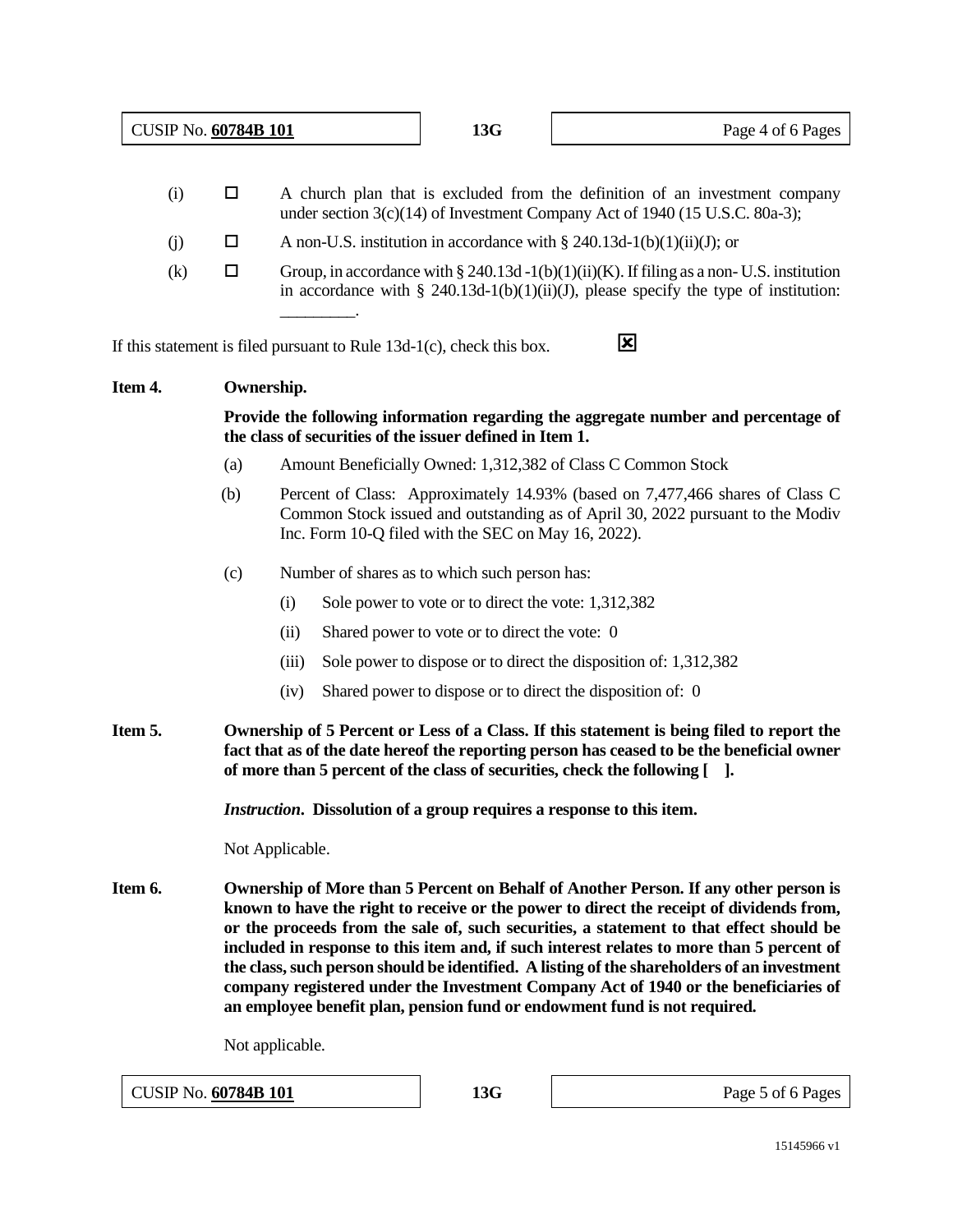**Item 7. Identification and Classification of the Subsidiary Which Acquired the Security Being Reported on by the Parent Holding Company or Control Person. If a parent holding**  company or control person has filed this schedule pursuant to Rule  $13d-1(b)(1)(ii)(G)$ , **so indicate under Item 3(g) and attach an exhibit stating the identity and the Item 3 classification of the relevant subsidiary. If a parent holding company has filed this schedule pursuant to Rule 13d-1(c) or Rule 13d-1(d), attach an exhibit stating the identification of the relevant subsidiary.** 

Not applicable.

**Item 8. Identification and Classification of Members of the Group. If a group has filed this**  schedule pursuant to  $\S$  240.13d-1(b)(ii)(J), so indicate under Item 3(j) and attach an **exhibit stating the identity and Item 3 classification of each member of the group. If a group has filed this schedule pursuant to Rule 13d-1(c) or Rule 13d-1(d), attach an exhibit stating the identification of each member of the group.** 

Not applicable.

**Item 9. Notice of Dissolution of Group. Notice of dissolution of a group may be furnished as an exhibit stating the date of the dissolution and that all further filings with respect to transactions in the security reported on will be filed, if required, by members of the group, in their individual capacity.** *See* **Item 5.** 

Not applicable.

#### **Item 10. Certifications.**

By signing below I certify that, to the best of my knowledge and belief, the securities referred to above were not acquired and are not held for the purpose of or with the effect of changing or influencing the control of the issuer of the securities and were not acquired and are not held in connection with or as a participant in any transaction having that purpose of effect, other than activities solely in connection with a nomination under §240.14a-11.

#### **SIGNATURE**

After reasonable inquiry and to the best of my knowledge and belief, I certify that the information set forth in this statement is true, complete and correct.

Date: June 12, 2022.

/s/ Nasser Watar Nasser Watar, Manager